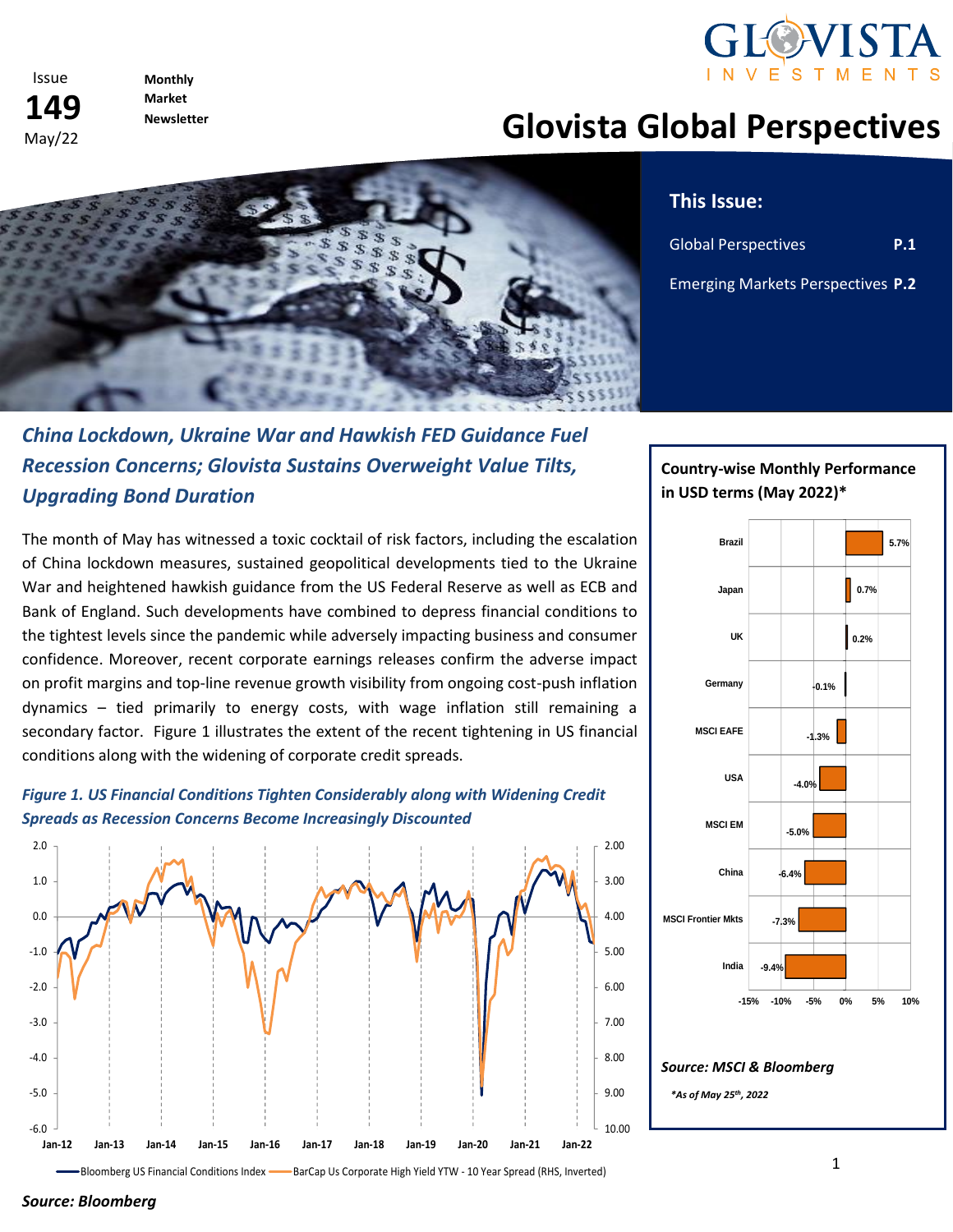

| <b>S&amp;P500 Monthly Sector</b><br><b>Performance-May MTD</b><br>2022* |             |                        |
|-------------------------------------------------------------------------|-------------|------------------------|
| <b>Sectors</b>                                                          | %<br>Change | <b>FY1 PE</b><br>Ratio |
| <b>Energy</b>                                                           | 13.66%      | 10.0                   |
| <b>Materials</b>                                                        | $-1.50%$    | 13.8                   |
| <b>Industrials</b>                                                      | $-3.86%$    | 18.3                   |
| <b>Cons Disc</b>                                                        | $-12.95%$   | 23.0                   |
| <b>Cons Stap</b>                                                        | $-6.13%$    | 21.2                   |
| <b>Technology</b>                                                       | $-5.93%$    | 21.4                   |
| <b>Healthcare</b>                                                       | 0.54%       | 16.0                   |
| <b>Financials</b>                                                       | $-1.11%$    | 13.1                   |
| <b>Utilities</b>                                                        | 3.45%       | 21.5                   |
| <b>Telecom</b>                                                          | $-3.22%$    | 15.0                   |
| <b>Real Estate</b>                                                      | $-6.38%$    | 38.7                   |
| <b>S&amp;P500</b>                                                       | $-3.71%$    | 17.5                   |

*\*as of May 25 th 2022*

That current cost-push inflation dynamics are impacted largely by the ongoing Ukraine War – especially the impact of sanctions on the global supply of energy and industrial commodities – results in diminished visibility with regards to the duration of downward pressure on profit margins as the duration of the war is itself an unknown. Against such backdrop of elevated inflation pressures and early signs of adversely impacted business and consumer expenditure demand, at a juncture in which pandemic era fiscal stimulus assistance measures were withdrawn earlier this year, the bond market increasingly discounts a recession scenario as baseline case. Such concerns have resulted in a considerable compression of government bond yields since the beginning of May, with 10 year US Treasury yields falling from 3.12 pct to 2.75 pct since May 6. Most of such decline in nominal yields is the result of declining intermediateterm inflation expectations.

In May, the Glovista investment team has sustained the highly defensive stance taken at the beginning of the year which has resulted in alpha generation for our portfolios for the year-todate period. The only meaningful rebalancing taken during the month corresponded to the purchase of high-grade corporate bond duration, for the first time since last year. We took such action on the back of the asset class' vastly improved valuations, following one of the worst year-to-date performances since the great financial crisis of 2008, reinforced by our view that intermediate government bond yields have topped out. Within equities, we continue to favor value-oriented stocks, having recently upgraded international equities' exposure. Finally, we continue to hold exposure to precious metals, especially gold.

#### *Emerging Market Perspectives*

### *LatAm Markets Post Solid May Outperformance of EM and Developed Peers; Glovista Further Raises LatAm Overweight Tilt at Expense of India Allocations*

In May, emerging market equities  $-$  as represented by the MSCI EM index benchmark  $$ participated in global equity price declines on the back of mounting growth, rate and geopolitical concerns discussed above. During the month, Latin America equities extended their strong yearto-date return outperformance versus emerging market and developed market peers. We credit such outperformance to regional stocks' exceedingly cheap valuations, at a juncture in which global investors favor value factors, robust and visible earnings growth momentum, along with the Latin America region's favorable standing within the current geopolitical risk narrative shaping investor appetite.

As we look ahead, we expect the asset class – with participation from north Asia and EMEA markets – to initiate a period of strong return outperformance versus developed peers. We harbor such view on the basis of several considerations, including:

- Emerging market equities' attractive relative valuations versus developed peers, with emerging market equities currently trading at close to 30 percent 1 year forward P/E discount versus developed peers, versus a historical average discount factor close to 20 percent;
- Emerging market corporates' stronger top-line and bottom-line growth outlook versus developed peers, as the majority of emerging market countries' central banks completed their policy rate hike cycles in 2021 – in contrast to US and European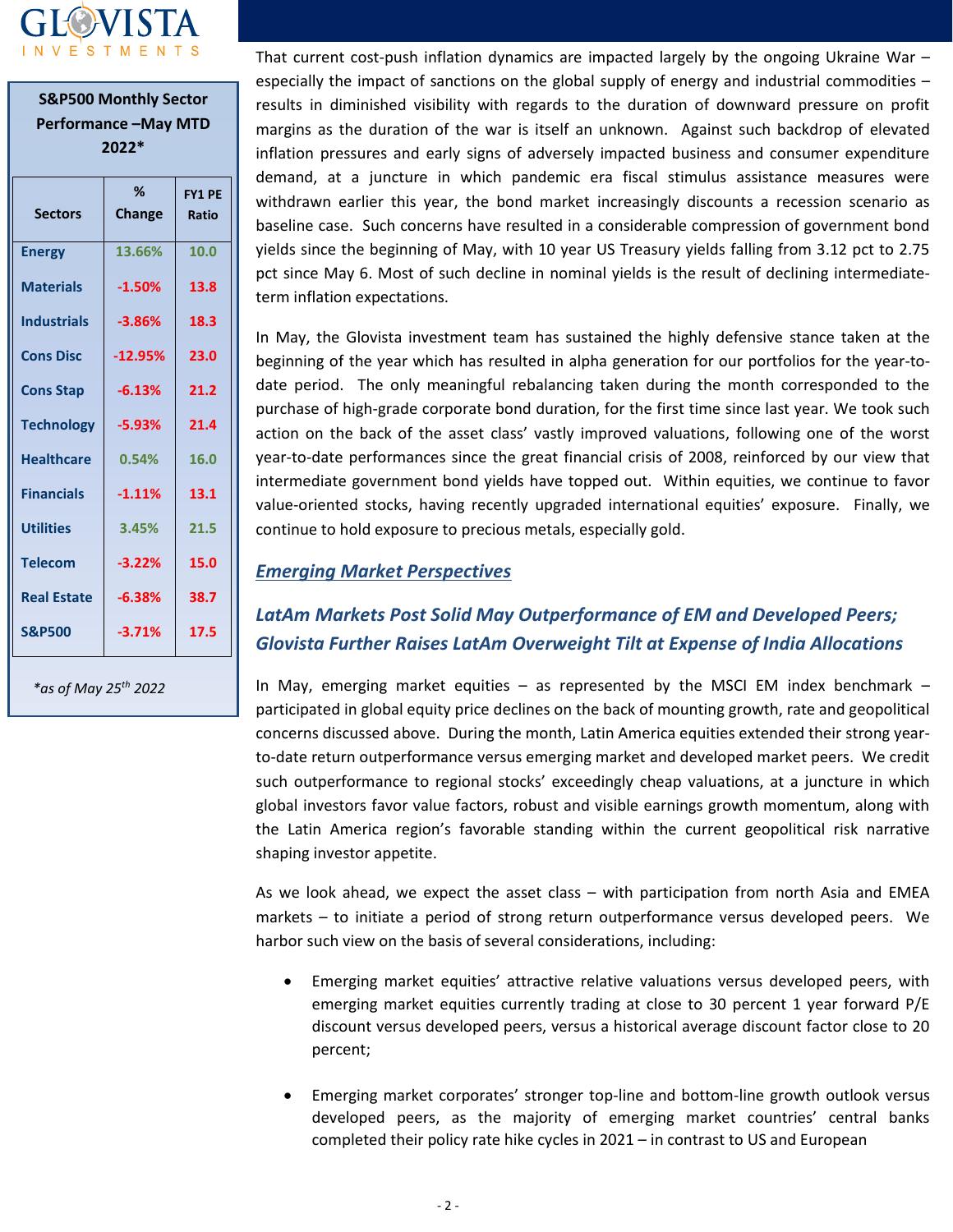

counterparts currently digesting policy rate hikes out of the US Federal Reserve, Bank of England and European Central Bank (likely to start in the Fall). Moreover, emerging market economies' outlook also stands out versus developed peers when taking into consideration that lower support measures by emerging market country governments during the pandemic era necessarily translates into a much smaller 2022 and 2023 fiscal drag factor on economic growth for emerging market countries vis-à-vis developed country peers;

- Over the past several weeks, Chinese authorities have announced a set of monetary and fiscal stimulus measures that provide a cushion to the slowdown resulting from the lockdown measures implemented throughout a large part of China over the past two months. Such policy actions effectively curtail negative growth tail risks facing the Chinese economic outlook;
- Emerging market equities are significantly under-owned on the part of global investors, with allocations close to 6 percent versus a close to 9 percent historical average, per JPMorgan equity research. The benchmark weight of emerging market equities within global equity benchmarks is close to 11%;
- According to our assessment of global capital flows, the timing of US Federal Reserve policy rate actions and the impending end to China's lockdown period (in response to Covid), we expect the US Dollar cycle to enter a sustained bear cycle over the coming months. In fact, such phase may have already begun earlier this month with the sharp trimming of 2023 implied Fed Fund rate hikes on the part of futures market participants, at a juncture in which the European Central Bank is likely to initiate its rate hike cycle later this year. History reminds us that US Dollar bear cycles are supportive of global economic growth as well as emerging market return outperformance versus developed market equities.

In May, we have sustained overweight value factor tilts at the regional, country and sector levels. In fact, we have further raised our Latin America overweight allocations at the expense of India market allocation. We have taken such rebalancing action both on account of relative valuation, earnings growth considerations as well as our bearish intermediate-term US Dollar outlook. As we look ahead, we believe the triad of factors fueling investor concerns (Ukraine War, inflation/US Fed policy, China lockdown) are likely to diminish in magnitude, particularly the latter two.